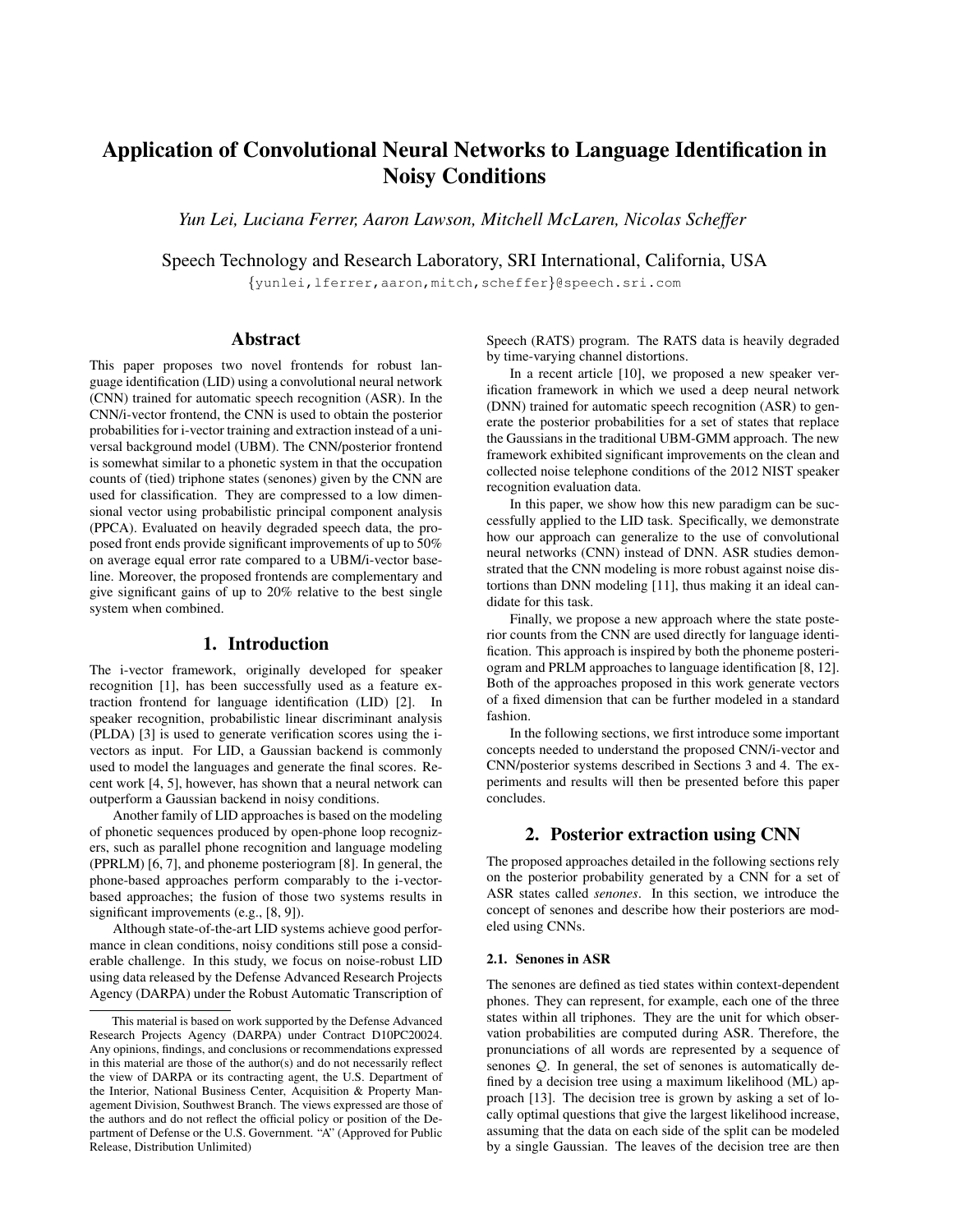taken as the final set of senones.

Once the set of senones is defined, a Viterbi decoder is used to align the training data into the corresponding senones using a preexisting ASR model. These alignments are used to estimate the observation probability distribution  $p(x|q)$ , where x is an observation vector (the acoustic features) and  $q$  is the senone. The estimation of the observation probability distribution and the realignment can be optimized alternatively and iteratively.

#### 2.2. CNN for speech recognition

Traditionally, a speech recognition system uses Gaussian mixture models (GMM) to model the likelihood for each senone  $p(x|q)$ . Recent studies have shown that DNNs are better at estimating the senone posteriors  $p(q|x)$  than GMMs [14, 15]. The observation probability can then be obtained from the posteriors and priors of the senones using Bayes rule, as follows:

$$
p(x|q) = p(q|x)p(x)/p(q), \qquad (1)
$$

where  $p(x|q)$  is the observation probability needed for decoding,  $p(q)$  is the senone prior and  $p(q|x)$  is the senone posterior obtained from the DNN. Since  $p(x)$  is not available, the scaled likelihood  $p(x|q)/p(x)$  is normally used during ASR decoding.

For noisy conditions, CNNs were proposed to replace DNNs to improve robustness against frequency distortion. A CNN is a neural network where the first layer is composed of a convolutional filter followed by max-pooling. The rest of the layers are identical to those of a standard DNN. CNNs were first introduced for image processing by [16, 17], and later used for speech recognition [18, 19]. Typically, for speech, the input features given to a CNN are the log mel-filterbank coefficients. Figure 1 presents an example of a convolutional layer. The target frame is generally accompanied by context information that includes several filter bank feature vectors around the target frame. One or more convolutional filters are then applied to the feature matrix. While in image processing this filter is generally small with respect to the size of the input image, in ASR, the filter is defined with the same length as the total number of frames. In effect, this means that no convolution happens in the time domain: a single weighted sum is done across time. On the other hand, the filter is generally much shorter than the number of filter banks. This way, the output is a single vector whose components are obtained by doing a weighted sum of several rows of the input matrix. For speech recognition, it was found in [20] that convolution performed only on the filter bank axis performed as well as convolution on both axes.

The dimension of the output vector of the convolutional layer depends on the number of filter banks and the height of the convolutional filter. In Figure 1, there are 7-dimensional filter bank features from 5 frames (2 left, 2 right and 1 center frames) used to represent one center/target frame. The height of the convolutional filter is 2 and its width is, as mentioned above, equal to the number of frames included in the input. Since we do not extend the input to deal with boundary issues, the output of the convolution is a 6-dimensional vector.

After the convolutional filter is applied, the resulting vector goes through a process called max-pooling by which the maximum value from  $N$  adjacent elements is selected. This process can be done with or without overlap. The process of max-pooling is expected to add robustness to noisy and channel distortions by picking the largest value from a set of adjacent filter banks that have already gone through convolutional filtering. The result of this example, where the pooling size is 3 and no overlap is used, is a 2-dimensional output.

In practice, 40 filter banks with a context of 15 frames are used, and the height of the convolutional filter is 8. Many convolutional filters can be used to model the data in more detail; we used 200 in this work. The output vectors of the different filters are concatenated into a long vector that is then input to a traditional DNN. This DNN usually includes 5 to 7 hidden layers. The output layer of the DNN contains one node for each senone defined by the decision tree.



Figure 1: Diagram of a convolutional layer including convolution and max-pooling. Only one convolutional filter is shown in this example and non-overlapping pooling is used.

A flow diagram for CNN training in ASR is shown in Figure 2. A hidden Markov model (HMM) ASR system with GMM states is trained on 39 dimensional MFCC features and used to generate reliable alignments for the subsequent CNN training where 40 dimensional filter bank features are used. The final acoustic model is composed of the original HMM from the previous HMM-GMM system and the new CNN.



Figure 2: Flow diagram for CNN training for ASR.

## 3. CNN/i-vector System

The i-vector framework initially developed for speaker recognition gives excellent performance for LID [2]. This approach extracts a low-dimensional vector representing a waveform using the maximum likelihood criteria. A Gaussian backend, neural network, or other standard machine learning approaches can then be used to generate the likelihood scores for each language.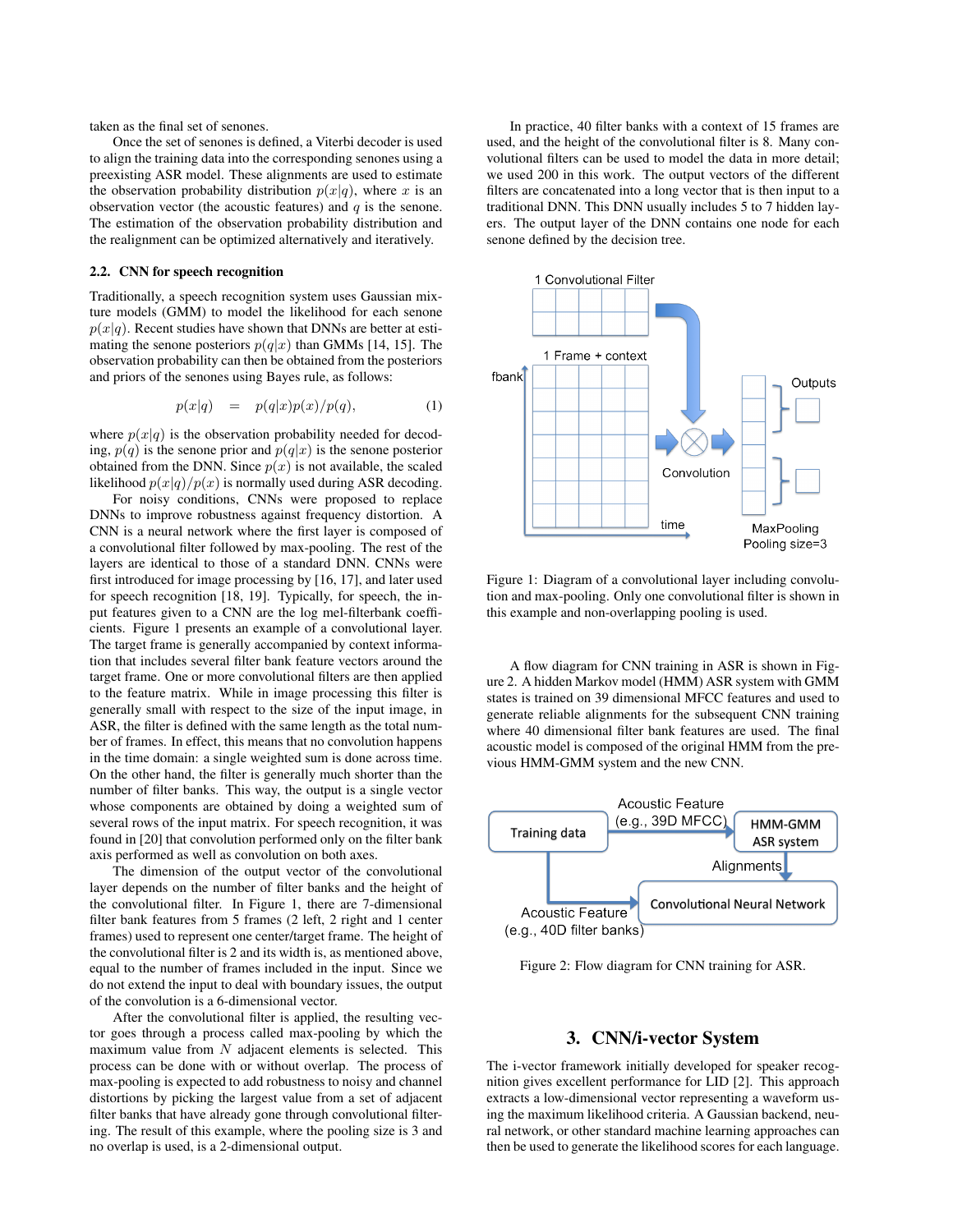In state-of-the-art systems, a UBM is used to estimate the posterior probabilities for every frame to further generate the Baum-Welch statistics necessary for i-vector training and extraction. In [10], we proposed a new paradigm in which a DNN, trained for ASR, replaces the UBM to estimate the posterior probability for each frame (also known as frame alignment). From these posteriors, the resulting Baum-Welch statistics can be computed easily using a new set of features (such as MFCCs) The statistics are then whitened by the means and covariance of single Gaussians for each state estimated on a larget set of training data.

We demonstrated that this approach gives significant improvements in speaker recognition accuracy. This work aims at evaluating this new framework for the LID task. Additionally, a different type of network, CNN, is used in order to improve noise robustness, since the target data in this study is speech that is highly degraded by noise and channel distortions.

Figure 3 presents the flow diagram of the CNN/i-vector hybrid system for i-vector modeling. First, a CNN trained for ASR is used to extract the posteriors for every frame. Then, instead of the posteriors generated by the UBM in the traditional UBM/ivector framework, the posteriors from the CNN are used to estimate the zeroth and first order statistics for the following ivector model training. Note that an important characteristic of the approach is that one does not have to compromise by designing a feature that works well for both senone posterior estimation and i-vector estimation. Indeed, the first order statistics extraction in the i-vector model can use completely different features from the features used for the CNN. While the CNN features should contain information about the phonetic content, the features used for i-vector extraction should contain information about the spoken language. Both sets of features can be chosen separately to improve the final LID performance.



Figure 3: The flow diagram of CNN/i-vector hybrid system for i-vector model.

# 4. CNN/Posterior System

The CNN/i-vector approach described in the previous section can be considered part of the family of LID methods that focus on modeling short-time acoustic features. Another family of methods focus on modeling the sequence of phonetic units, given by a phone recognizer. Standard approaches involve collecting the probabilities and counts of phone sequences as a representation of the signal using the output of one or several open-phone loop recognizers [6, 7]. Another approach uses the phoneme posteriogram counts from the phone recognizer to create bigram conditional probabilities which are then used to create features for LID (e.g., [8]).

Inspired by these approaches, we propose to use the senone posteriors obtained by the CNN for LID. Since senones are defined as states coming from context-dependent phones, their posterior probabilities are intrinsically contextualized by the phonetic context. As such, we argue that our method alleviates the need of the standard approaches for contextualization which is done using Ngram modeling. Furthermore, we fully utilize the benefit of CNN modeling's relative robustness to noise, channel distortions and speaker variability. That is, we expect that the occupation counts given by the CNN capture the frequency of usage of each senone for the language present in a sample, and that they are relatively independent of other conditions found in the signal.

The counts for each senone  $q$  on the *i*th file are given by

$$
Z_q(i) = \sum_{t|t \in S} \gamma_q(i, t), \ q \in Q \tag{2}
$$

where  $\gamma_q(i, t)$ , the posterior of the senone q given the tth frame of the ith file, is obtained by the CNN, Q is the set of senones, and S corresponds to the set of speech frames as determined by a speech activity detector. Similarly to lattice counts used by PRLM approaches, this count does not depend on hard decisions from the recognizer. To create the log-posterior features, we divide these values by the number of speech frames  $N_S$  and take the logarithm.

$$
\hat{W}_q(i) = \log Z_q(i)/N_S \tag{3}
$$

Finally, we form a feature vector to represent waveform  $i$  by concatenating these values for all senones

$$
\hat{W}(i) = \left[\hat{W}_0(i), \ \hat{W}_1(i), \ \cdots, \ \hat{W}_Q(i)\right]^T \tag{4}
$$

The dimension of the resulting vector is equal to the number of senones (usually between 3K and 7K), which is much larger than the usual size of the i-vector modeled by standard backend approaches for LID. We use probabilistic principal component analysis (PPCA) to reduce the dimension of  $\hat{W}(i)$ , similarly to what was done in [21] for MLLR features. Mean and variance normalization is applied prior to PPCA. These vectors can then be modeled with standard backends used for i-vectors.

In contrast to the i-vector based approaches in the previous section, where the zeroth and first order statistics are used, the proposed CNN/posterior approach only uses zeroth order statistics to estimate the low-dimensional vector. The information available to the backend from these two systems are thus very different, even though the process at the core of these two systems, the CNN, is identical. We will show further that these two approaches are complementary and give a significant improvement when used in combination.

## 5. Experiments

In this study, we evaluated the proposed approaches on the RATS LID task consisting of five target languages (Farsi, Urdu, Pashto, Arabic Levantine and Dari) and a pre-defined set of outof-set languages [5, 22]. Clean conversational telephone recordings were retransmitted over seven channels for the RATS program (the eighth channel D was excluded from the LID task). The signal-to-noise ratio (SNR) of retransmitted signals ranged between 30dB to 0dB. Four conditions are considered in which test signals are constrained to have duration close to 3, 10, 30 and 120 seconds. The details of the task can be found in [23].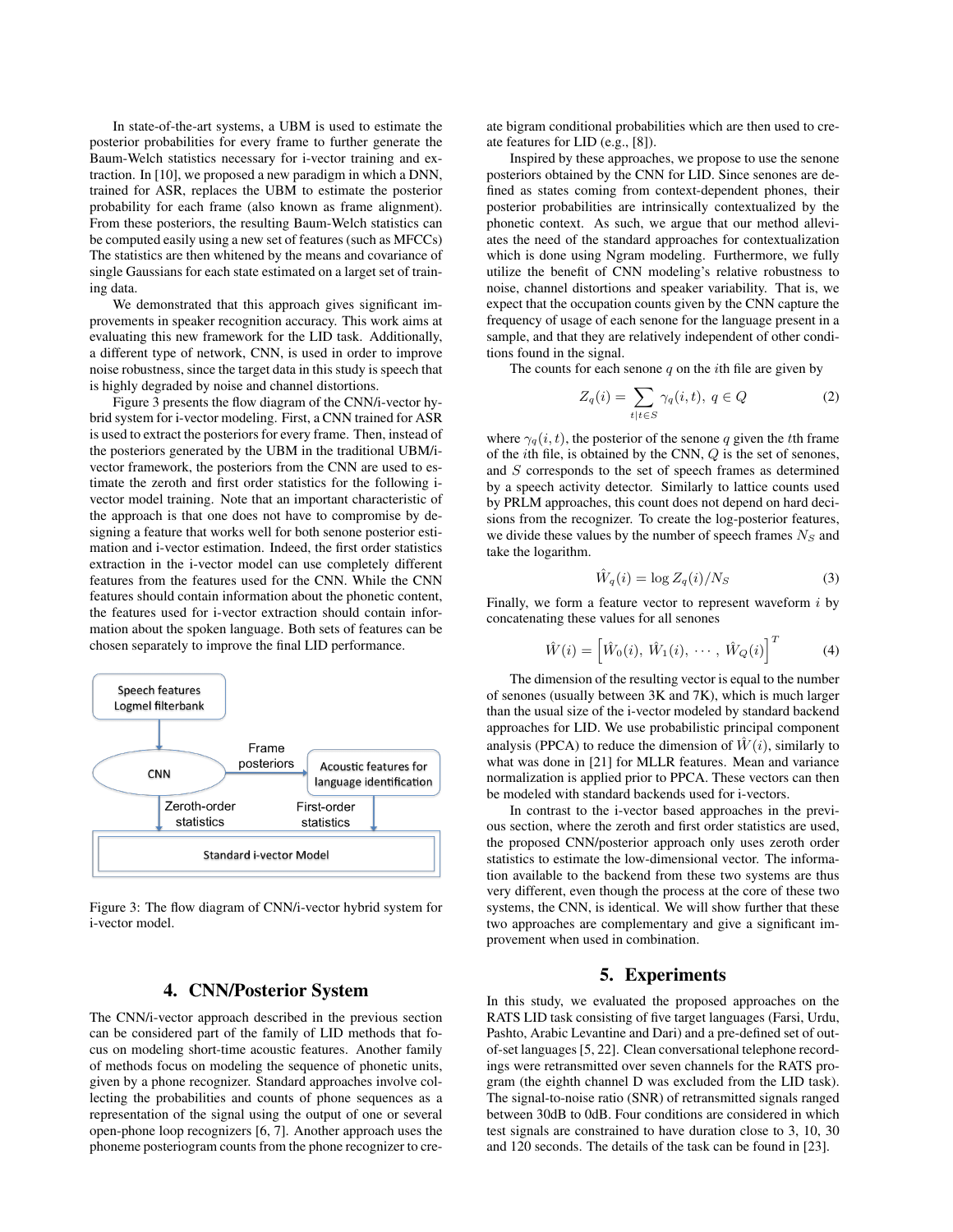#### 5.1. System setup

The baseline system used in this study is the standard UBM/ivector system followed by a neural network backend. The data used for training the UBM and i-vector models include five target languages and other out-of-set languages from the RATS LID training set. Similar to [24], a 140 dimensional 2D-DCT feature optimized for RATS LID task are used for the UBM/ivector framework. A 2048 diagonal component UBM is trained in a gender-independent fashion, along with a 400 dimensional i-vector extractor.

To extract the posterior probability of the senones, both HMM-GMM and HMM-CNN models are trained on the RATS KWS training data which only contains Arabic Levantine and Farsi. The following experiments confirm that the posterior from the CNN can result in good performance despite the fact that only two languages were used for training. The 3353 senones are generated by the decision tree and the crossword triphone HMM-GMM ASR with 200k Gaussians are trained with maximum likelihood (ML). The features used in the HMM-GMM model are 39-dimensional MFCC features, including 13 static features (including C0) and first and second order derivatives. The features were pre-processed with speakerbased cepstral mean and covariance normalization (MVN).

A CNN was trained using cross entropy on the alignments from the HMM-GMM. The input features are given by 40 log mel-filterbank coefficients with a context of 7 frames from each side of the center frame for which predictions are made. Two hundred convolutional filters of size 8 are used in the convolutional layer and the pooling size is set to three without overlap. The subsequent DNN includes five hidden layers, with 1200 nodes per hidden layer, and the output layer, with 3353 nodes representing the senones.

Neural network backends with a single hidden layer of 200 nodes are used for all presented systems. All input vectors to the NN backend are of size 400 (for the baseline system, CNN/ivector and CNN/posterior). The output layer is of size 6, including the 5 target languages and an "unknown language" category. To optimize the performance on all durations, the original dataset is chunked into 8 and 30-second segments with 50% overlap. The chunked data as well as the original data are used together for NN training. The scores generated by the NN are further calibrated through logistic regression using 2-fold crossvalidation on the test data.

The performance was evaluated on three measurements, including the average equal error rate (EER) over all target languages, the miss rate where the false alarm rate is equal to 1% widely used in the RATS programs [23], and the Cavg defined in the NIST Language Recognition Evaluation (LRE) 2009 [25].

#### 5.2. Results

To make a fair comparison between the proposed CNN/i-vector hybrid system and the UBM/i-vector baseline system, the same 2D-DCT features are used in the CNN/i-vector system to compute the first-order sufficient statistics using the frame posteriors given by the CNN. In addition, as the CNN/i-vector system effectively use 3353 classes, another baseline system is presented where a supervised UBM is used to replace the standard UBM, similarly to what was done in [10]. Each Gaussian in the supervised UBM is trained using the frames assigned to one senone by the CNN posterior. This UBM is then used in the standard way to generate i-vectors.

The performance of the CNN/i-vector, CNN/posterior systems, the baseline systems and two fusion systems using linear logistic regression and 2-fold cross-validation are presented in Figure 4 for the three different error metrics. We can see that both the new CNN/i-vector and CNN/posterior systems achieve a significant improvement compared to the baseline systems across all duration conditions and error metrics. Furthermore, we can see that the fusion of the two proposed systems (called fusion 2-way in the figure) gives a significant improvement over both individual systems, indicating that these two systems are highly complementary. Finally, the addition of the UBM/i-vector system does not lead to consistent improvements. It might be caused by the large performance gap between the UBM/i-vector system and proposed systems. Table 1 shows the average EER numbers plotted in the top of Figure 4.



Figure 4: Average EER, average Cdet and Pmiss at 5% Pfa for different systems over the four duration conditions. Fusion 2 way refers to the fusion of the CNN/i-vector and CNN/posterior systems. Fusion 3-way refers to the fusion of those two systems as well as the UBM/i-vector system.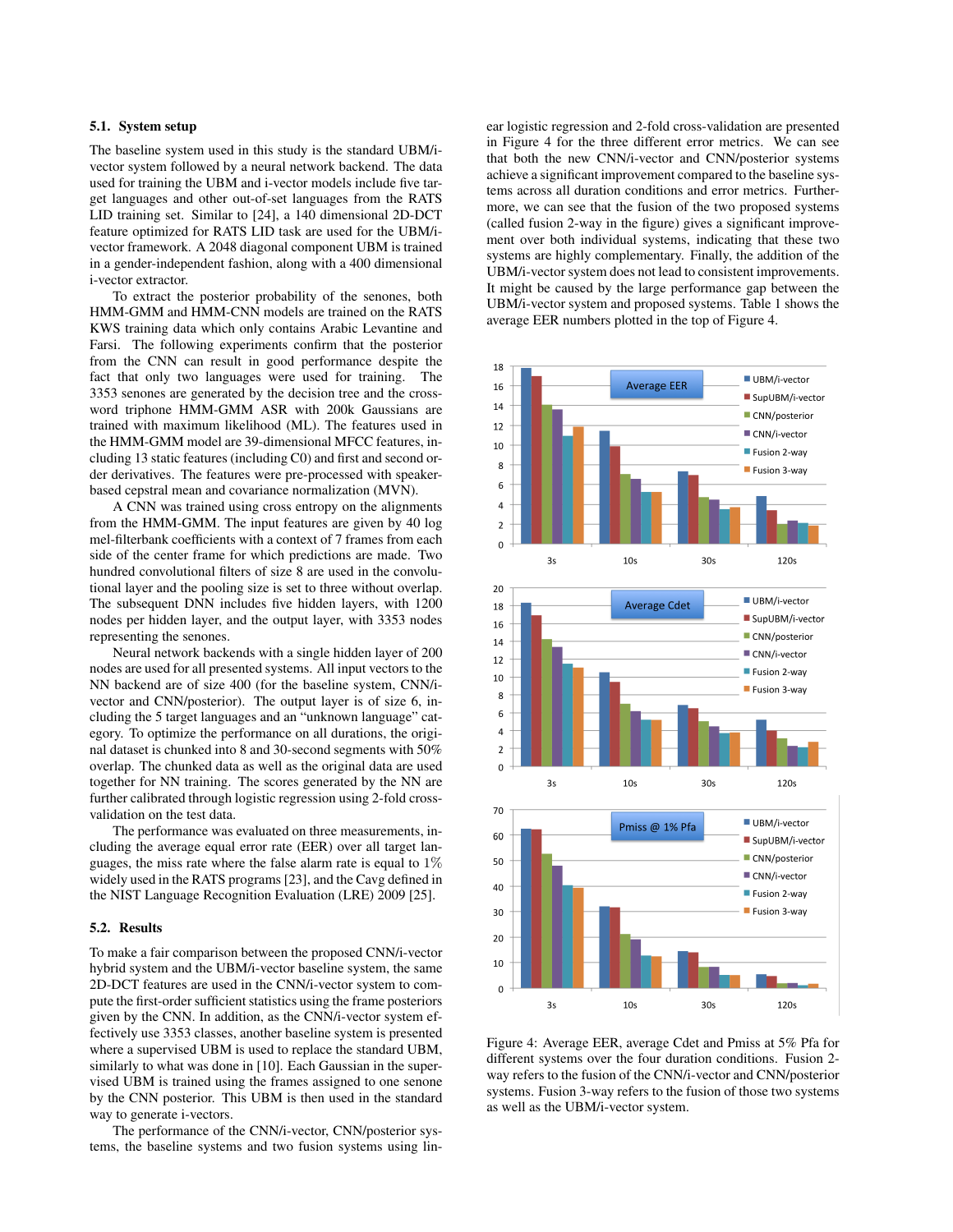Table 1: *Average EER for different systems over the four duration conditions. Fusion 2-way refers to the fusion of the CNN/ivector and CNN/posterior systems. Fusion 3-way refers to the fusion of those two systems as well as the UBM/i-vector system.*

| System          | 3 sec | 10 <sub>sec</sub> | 30 sec | $120 \text{ sec}$ |
|-----------------|-------|-------------------|--------|-------------------|
| UBM/i-vector    | 17.82 | 11.46             | 7.34   | 4.82              |
| SupUBM/i-vector | 16.99 | 9.89              | 6.96   | 3.42              |
| CNN/posterior   | 14.08 | 7.06              | 4.71   | 2.00              |
| CNN/i-vector    | 13.60 | 6.57              | 4.50   | 2.37              |
| Fusion 2-way    | 10.95 | 5.24              | 3.53   | 2.13              |
| Fusion 3-way    | 11.88 | 5.24              | 3.73   | 1.86              |

#### 6. Conclusions

We introduced two novel front-ends for language identification that make use of the posterior probabilities generated by a CNN. The CNN was trained for prediction of a set of senones — the states within context-dependent phones — for speech recognition. The first system, called CNN/ivector system, uses the posterior probabilities as input to the standard i-vector training and extraction procedures. The second system, called CNN/posterior system, uses the posteriors to directly estimate a set of normalized zeroth order statistics for the senones. This vector is reduced in dimension and modeled using a standard neural network backend. While the second system only models the posteriors for the senones, the first system models the distribution of a set of selected features for each of the senones.

Since senones are constrained by phonetic context, the proposed systems implicitly model phonetic sequence information without the bigram or trigram modeling required by other phone-based approaches to language identification. Furthermore, since CNN posteriors are relatively robust to noise and channel degradations, the proposed front-ends are also adequate for this kind of challenging data.

Results of the newly proposed approaches were presented on heavily degraded speech data from the RATS LID task. We showed relative improvements between 23% and 50% on average EER with respect to a state-of-the-art UBM/i-vector system across different duration conditions. We also observed that the fusion of both approaches gives to a 20% relative performance gain over the best individual system, an improvement that implies these systems contain complementary information.

As next step, we plan to study the performance influence of a series of variables of the CNN for LID, such as the configurations, data languages, and evaluate the proposed approaches on more languages (e.g., NIST LRE tasks).

#### 7. References

- [1] N. Dehak, P. Kenny, R. Dehak, P. Dumouchel, and P. Ouellet, "Front-end factor analysis for speaker verification," *IEEE Trans. ASLP*, vol. 19, pp. 788–798, May 2010.
- [2] M. Penagarikano, A. Varona, M. Diez, L. J. Rodriguez-Fuentes, and G. Bordel, "Study of different backends in a state-of-the-art language recognition system," in *Interspeech-2012*, 2012, pp. 2049–2052.
- [3] S.J.D. Prince, "Probabilistic linear discriminant analysis for inferences about identity," in *ICCV-11th*. IEEE, 2007, pp. 1–8.
- [4] M. McLaren, A. Lawson, Y. Lei, and N. Scheffer, "Adap-

tive gaussian backend for robust language identification," in *Interspeech-2013*, 2013, pp. 84–88.

- [5] A. Lawson, M. McLaren, Y. Lei, V. Mitra, N. Scheffer, L. Ferrer, and M. Graciarena, "Improving language identification robustness to highly channel-degraded speech through multiple system fusion," in *Interspeech-2013*, 2013, pp. 1507–1510.
- [6] P. Matejka, P. Schwarz, J. Cernocky, and P. Chytil, "Phonotactic language identification using high quality phoneme recognition," in *Interspeech-2005*, 2005.
- [7] W. Shen, W. Campbell, T. Gleason, D. Reynolds, and E. Singer, "Experiments with lattice-based PPRLM language identification," in *Odyssey 2006 -The Speaker and Language Recognition Workshop*, 2006, pp. 1–6.
- [8] L. F. DHaro, O. Glembek, O. Plchot, P. Matejka, M. Soufifar, R. Cordoba, and J. Cernocky, "Phonotactic language recognition using i-vectors and phoneme posteriogram counts," in *Interspeech-2012*, 2012, pp. 42–45.
- [9] N. Brummer, S. Cumani, O. Glembek, M. Karafiat, P. Matejka, J. Pesan, O. Plchot, M. Soufifar, E. Villiers, and H. Cernocky, "Description and analysis of the brno276 system for LRE2011," in *Proceedings of Odyssey 2012: The Speaker and Language Recognition Workshop*, 2012, pp. 216–223.
- [10] Y. Lei, N. Scheffer, L. Ferrer, and M. McLaren, "A novel scheme for speaker recognition using a phoneticallyaware deep neural network," in *ICASSP-2014*, 2014.
- [11] H. Soltau, H. Kuo, L. Mangu, G. Saon, and T. Beran, "Neural network acoustic models for the DARPA RATS program," in *Interspeech-2013*, 2013, pp. 3092–3096.
- [12] Z.A. Zissman, "Comparison of four approaches to automatic language identification of telephone spech," *IEEE Trans. SAP*, vol. 4, pp. 31–44, Jan. 1996.
- [13] S. J. Young, J. J. Odell, and P. C. Woodland, "Tree-based state tying for high accuracy acoustic modelling," in *HLT '94 Proceedings of the workshop on Human Language Technology*, 1994, pp. 307–312.
- [14] G. Hinton, L. Deng, D. Yu, G.E. Dahl, A. Mohamed, N. Jaitly, A. Senior, V. Vanhoucke, P. Nguyen, T.N. Sainath, and B. Kingsbury, "Deep neural networks for acoustic modeling in speech recognition: The shared views of four research groups," *Signal Processing Magazine, IEEE*, vol. 29, no. 6, pp. 82–97, 2012.
- [15] G.E. Dahl, D. Yu, L. Deng, and A. Acero, "Contextdependent pre-trained deep neural networks for largevocabulary speech recognition," *IEEE Trans. ASLP*, vol. 20, pp. 30–42, 2012.
- [16] Y. LeCun and Y. Bengio, "Convolutional networks for images, speech, and time-series," *MIT Press*, pp. 255– 258, 1995.
- [17] Y. Lecun, L. Bottou, Y. Bengio, and P. Haffner, "Gradient based learning applied to document recognition," in *Proceedings of the IEEE*, 1998, pp. 2278 – 2324.
- [18] O. Abdel-Hamidy, A. Mohamedz, H. Jiangy, and G. Penn, "Applying convolutional neural networks concepts to hybrid NN-HMM model for speech recognition," in *ICASSP-2012*, 2012, pp. 4277 – 4280.
- [19] T. Sainath, A. Mohamed, B. Kingsbury, and B. Ramabhadran, "Deep convolutional neural networks for LVCSR," in *ICASSP-2013*, 2013, pp. 8614 – 8618.